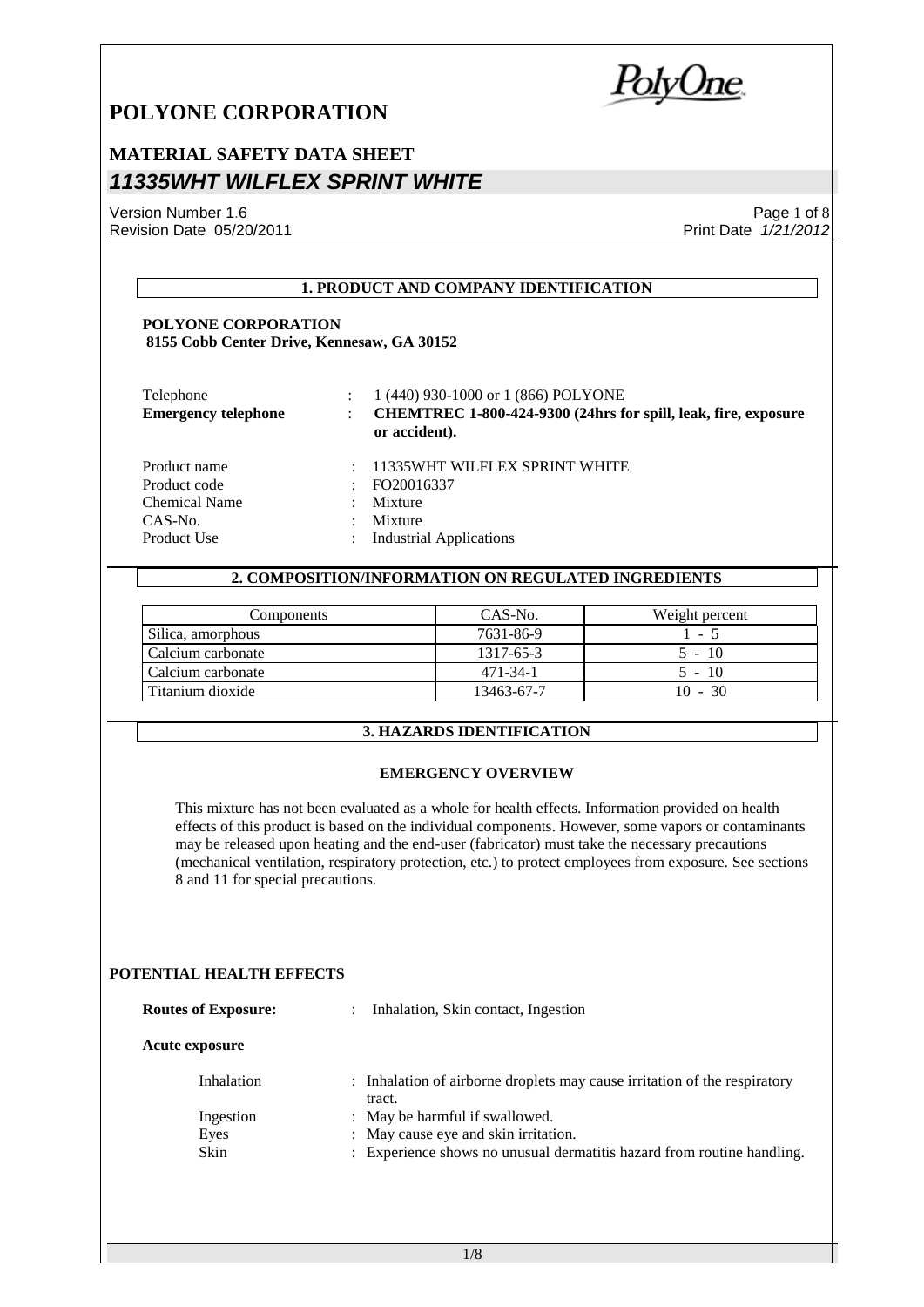PolyOne

## **MATERIAL SAFETY DATA SHEET** *11335WHT WILFLEX SPRINT WHITE*

Version Number 1.6 Revision Date 05/20/2011

Page 2 of 8 Print Date *1/21/2012*

| : Refer to Section 11 for Toxicological Information.<br><b>Chronic exposure</b>                                                                                                     |                                                                                                                                                                                                                                                                  |  |  |
|-------------------------------------------------------------------------------------------------------------------------------------------------------------------------------------|------------------------------------------------------------------------------------------------------------------------------------------------------------------------------------------------------------------------------------------------------------------|--|--|
| <b>Medical Conditions</b><br>None known.<br><b>Aggravated by Exposure:</b>                                                                                                          |                                                                                                                                                                                                                                                                  |  |  |
|                                                                                                                                                                                     | <b>4. FIRST AID MEASURES</b>                                                                                                                                                                                                                                     |  |  |
| Inhalation                                                                                                                                                                          | Move to fresh air in case of accidental inhalation of fumes from<br>overheating or combustion. When symptoms persist or in all cases of<br>doubt seek medical advice.                                                                                            |  |  |
| Ingestion                                                                                                                                                                           | Do not induce vomiting without medical advice. When symptoms<br>persist or in all cases of doubt seek medical advice.                                                                                                                                            |  |  |
| Eyes                                                                                                                                                                                | Rinse immediately with plenty of water for at least 15 minutes. If eye<br>irritation persists, seek medical attention.                                                                                                                                           |  |  |
| Skin                                                                                                                                                                                | Wash off with soap and plenty of water. If skin irritation persists<br>seek medical attention.                                                                                                                                                                   |  |  |
|                                                                                                                                                                                     | 5. FIRE-FIGHTING MEASURES                                                                                                                                                                                                                                        |  |  |
| Flash point                                                                                                                                                                         | no data available                                                                                                                                                                                                                                                |  |  |
| <b>Flammable Limits</b><br>Upper explosion limit<br>Lower explosion limit<br>Autoignition temperature<br>Suitable extinguishing media<br><b>Special Fire Fighting</b><br>Procedures | no data available<br>:<br>no data available<br>Not applicable<br>Carbon dioxide blanket, Water spray, Dry powder, Foam.<br>Fullface self-contained breathing apparatus (SCBA) used in positive<br>pressure mode should be worn to prevent inhalation of airborne |  |  |
| Unusual Fire/Explosion<br>Hazards                                                                                                                                                   | contaminants.<br>May emit Hydrogen Chloride (HCl) or Carbon Monoxide (CO) under<br>fire conditions. Carbon dioxide (CO2), carbon monoxide (CO),<br>oxides of nitrogen (NOx), other hazardous materials, and smoke are<br>all possible.                           |  |  |
|                                                                                                                                                                                     | <b>6. ACCIDENTAL RELEASE MEASURES</b>                                                                                                                                                                                                                            |  |  |
| Personal precautions                                                                                                                                                                | Wear appropriate personal protection during cleanup, such as<br>impervious gloves, boots and coveralls.                                                                                                                                                          |  |  |
| <b>Environmental precautions</b>                                                                                                                                                    | The product should not be allowed to enter drains, water courses or<br>the soil. Should not be released into the environment.                                                                                                                                    |  |  |
| Methods for cleaning up                                                                                                                                                             | Soak up with inert absorbent material (e.g. sand, silica gel, acid<br>binder, universal binder, sawdust). Package all material in<br>appropriate container for disposal. Refer to Section 13 of this MSDS                                                        |  |  |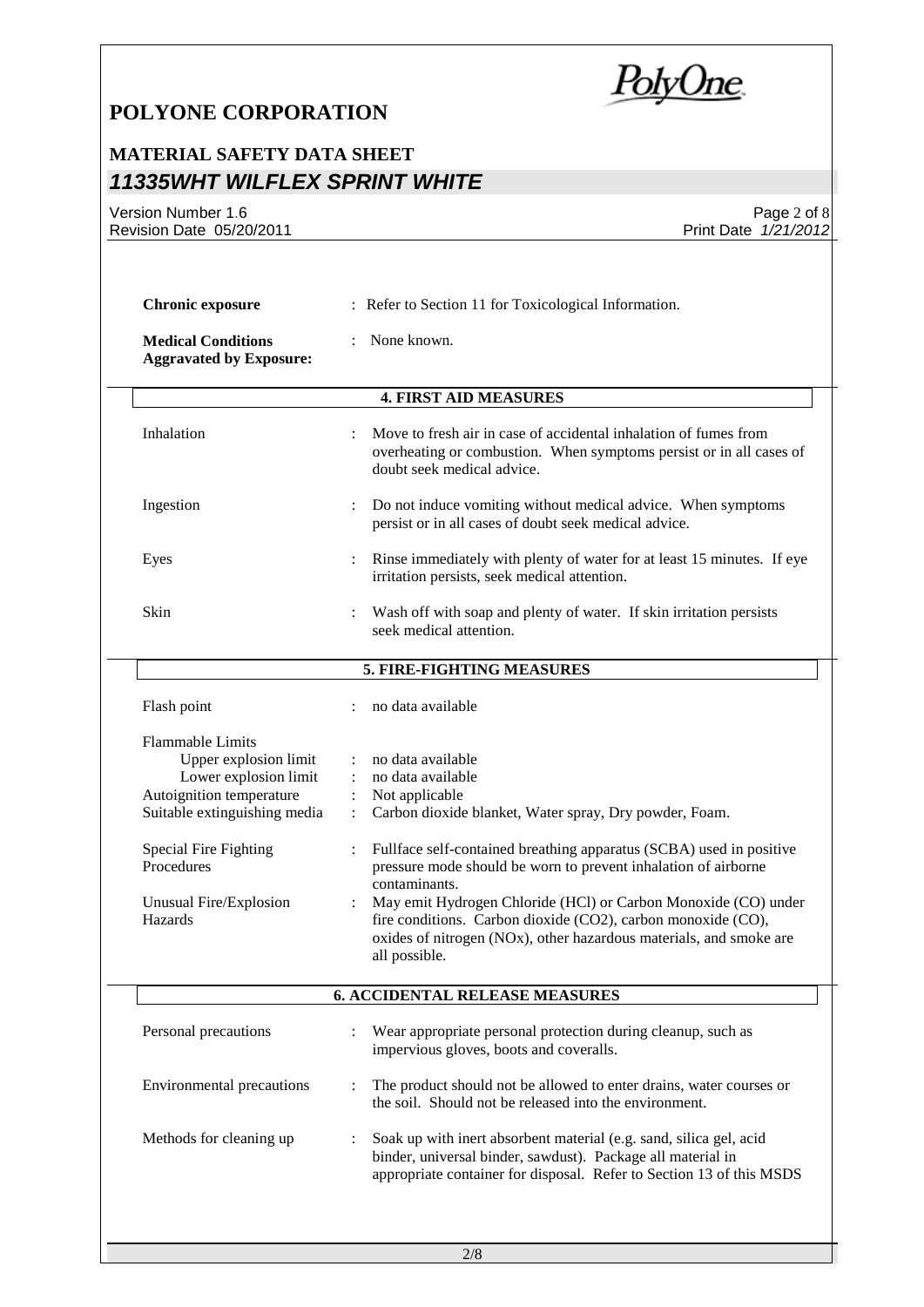

Page 3 of 8

Print Date *1/21/2012*

# **MATERIAL SAFETY DATA SHEET** *11335WHT WILFLEX SPRINT WHITE*

Version Number 1.6 Revision Date 05/20/2011

|                                                 |                      | for proper disposal methods.                                                                                                                                                                                                             |
|-------------------------------------------------|----------------------|------------------------------------------------------------------------------------------------------------------------------------------------------------------------------------------------------------------------------------------|
|                                                 |                      | 7. HANDLING AND STORAGE                                                                                                                                                                                                                  |
| Handling                                        |                      | Heat only in areas with appropriate exhaust ventilation. Processing<br>fume condensates may contain combustible or toxic residue.<br>Periodically clean hoods, ducts, and other surfaces to minimize<br>accumulation of these materials. |
| Storage                                         |                      | Keep containers dry and tightly closed to avoid moisture absorption<br>and contamination. Store in a cool dry place.                                                                                                                     |
|                                                 |                      | <b>8. EXPOSURE CONTROLS/PERSONAL PROTECTION</b>                                                                                                                                                                                          |
| Respiratory protection                          |                      | No personal respiratory protective equipment normally required.                                                                                                                                                                          |
| Eye/Face Protection                             |                      | Safety glasses with side-shields                                                                                                                                                                                                         |
| Hand protection                                 |                      | Protective gloves                                                                                                                                                                                                                        |
| Skin and body protection                        | $\ddot{\phantom{a}}$ | Long sleeved clothing                                                                                                                                                                                                                    |
| <b>Additional Protective</b><br><b>Measures</b> |                      | Safety shoes                                                                                                                                                                                                                             |
| General Hygiene<br>Considerations               | $\ddot{\cdot}$       | Handle in accordance with good industrial hygiene and safety<br>practice. Wash hands before breaks and at the end of workday.                                                                                                            |
| Engineering measures                            |                      | Heat only in areas with appropriate exhaust ventilation. Provide<br>appropriate exhaust ventilation at machinery.                                                                                                                        |
| Exposure $limit(s)$                             |                      |                                                                                                                                                                                                                                          |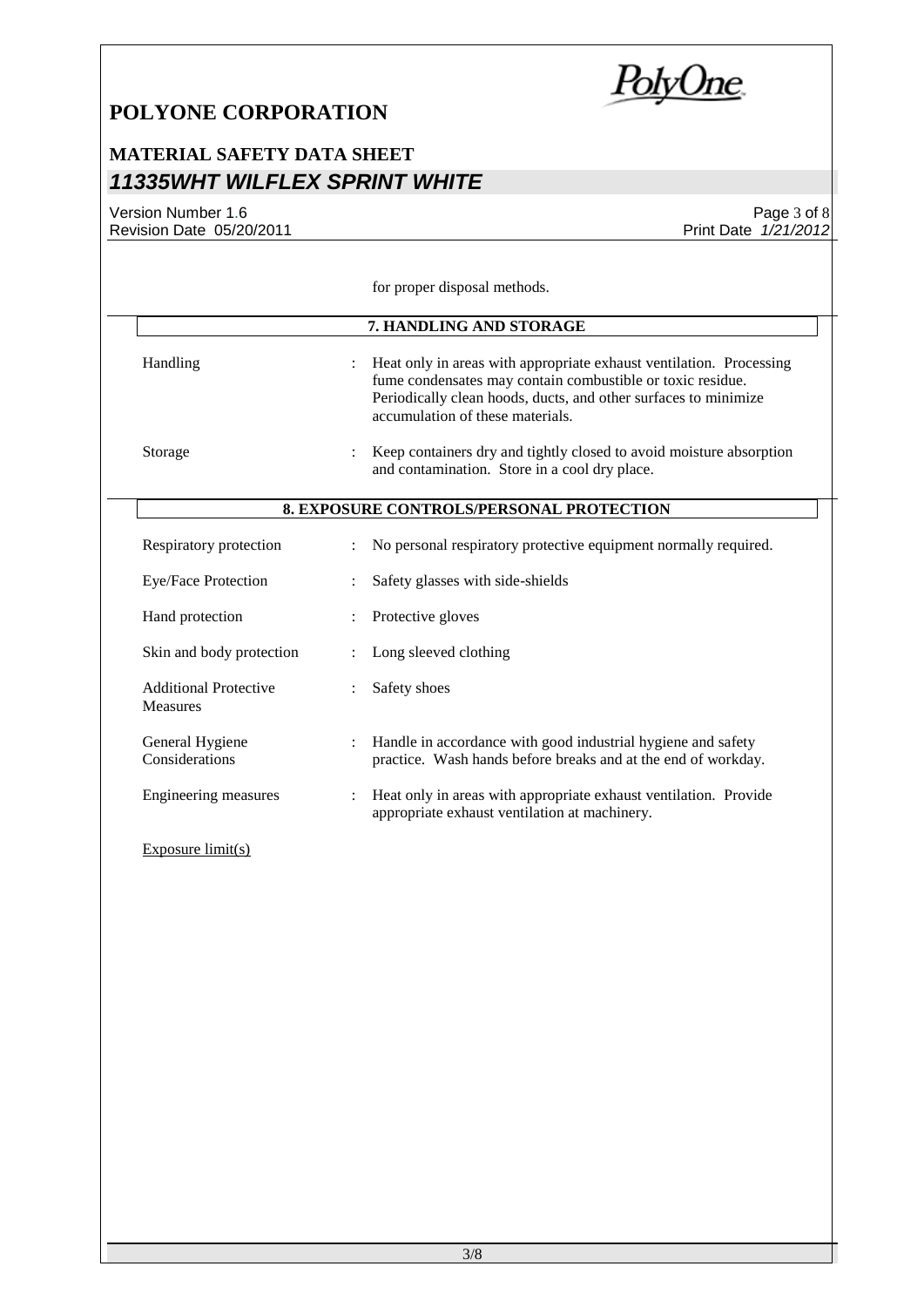<u>PolyOne</u>

## **MATERIAL SAFETY DATA SHEET** *11335WHT WILFLEX SPRINT WHITE*

Version Number 1.6 Revision Date 05/20/2011

Page 4 of 8 Print Date *1/21/2012*

| Components        | Value             | Exposure time                        | Exposure type          | List:              |
|-------------------|-------------------|--------------------------------------|------------------------|--------------------|
| Calcium carbonate | $5$ mg/m $3$      | PEL:                                 | Respirable fraction.   | OSHA Z1            |
|                   | 15 mg/m3          | PEL:                                 | Total dust.            | OSHA Z1            |
|                   | $10 \text{ mg/m}$ | Time Weighted Average<br>(TWA):      |                        | <b>MX OEL</b>      |
|                   | $20$ mg/m $3$     | Short Term Exposure Limit<br>(STEL): |                        | <b>MX OEL</b>      |
|                   | $5$ mg/m $3$      | Recommended exposure<br>limit (REL): | Respirable.            | <b>NIOSH</b>       |
|                   | $10 \text{ mg/m}$ | Recommended exposure<br>limit (REL): | Total                  | <b>NIOSH</b>       |
|                   | $5$ mg/m $3$      | PEL:                                 | Respirable fraction.   | OSHA Z1            |
|                   | $15$ mg/m $3$     | PEL:                                 | Total dust.            | OSHA <sub>Z1</sub> |
|                   | $5 \text{ mg/m}$  | Time Weighted Average<br>(TWA):      | Respirable fraction.   | <b>OSHA Z1A</b>    |
|                   | $15$ mg/m $3$     | Time Weighted Average<br>(TWA):      | Total dust.            | <b>OSHA Z1A</b>    |
|                   | $10$ mg/m $3$     | Time Weighted Average<br>(TWA):      |                        | MX OEL             |
|                   | $20$ mg/m $3$     | Short Term Exposure Limit<br>(STEL): |                        | MX OEL             |
| Silica, amorphous | $6$ mg/m $3$      | Recommended exposure<br>limit (REL): |                        | <b>NIOSH</b>       |
|                   | $0.8$ mg/m $3$    | Time Weighted Average<br>(TWA):      |                        | Z <sub>3</sub>     |
|                   | $10$ mg/m $3$     | Time Weighted Average<br>(TWA):      | Inhalable particulate. | MX OEL             |
|                   | $3$ mg/m $3$      | Time Weighted Average<br>(TWA):      | Respirable dust.       | MX OEL             |
| Titanium dioxide  | $10$ mg/m $3$     | Time Weighted Average<br>(TWA):      |                        | <b>ACGIH</b>       |
|                   | $15$ mg/m $3$     | PEL:                                 | Total dust.            | OSHA Z1            |
|                   | $10$ mg/m $3$     | Time Weighted Average<br>(TWA):      | Total dust.            | <b>OSHA Z1A</b>    |
|                   | $10 \text{ mg/m}$ | Time Weighted Average<br>(TWA):      | as Ti                  | MX OEL             |
|                   | $20 \text{ mg/m}$ | Short Term Exposure Limit<br>(STEL): | $\overline{a}$ s Ti    | MX OEL             |

### **9. PHYSICAL AND CHEMICAL PROPERTIES**

- Form : liquid Evaporation rate : Not established<br>
Appearance : viscous, liquid Specific Gravity : Not determined Appearance : viscous, liquid Specific Gravity : Not determined Colour : WHITE Bulk density : Not applicable Odour : very faint Vapour pressure : Not determined<br>
Melting point/range : not applicable Vapour density : Not determined Melting point/range : not applicable<br>Boiling Point: : not applicable Water solubility
	- : not applicable pH : Not applicable<br>: immiscible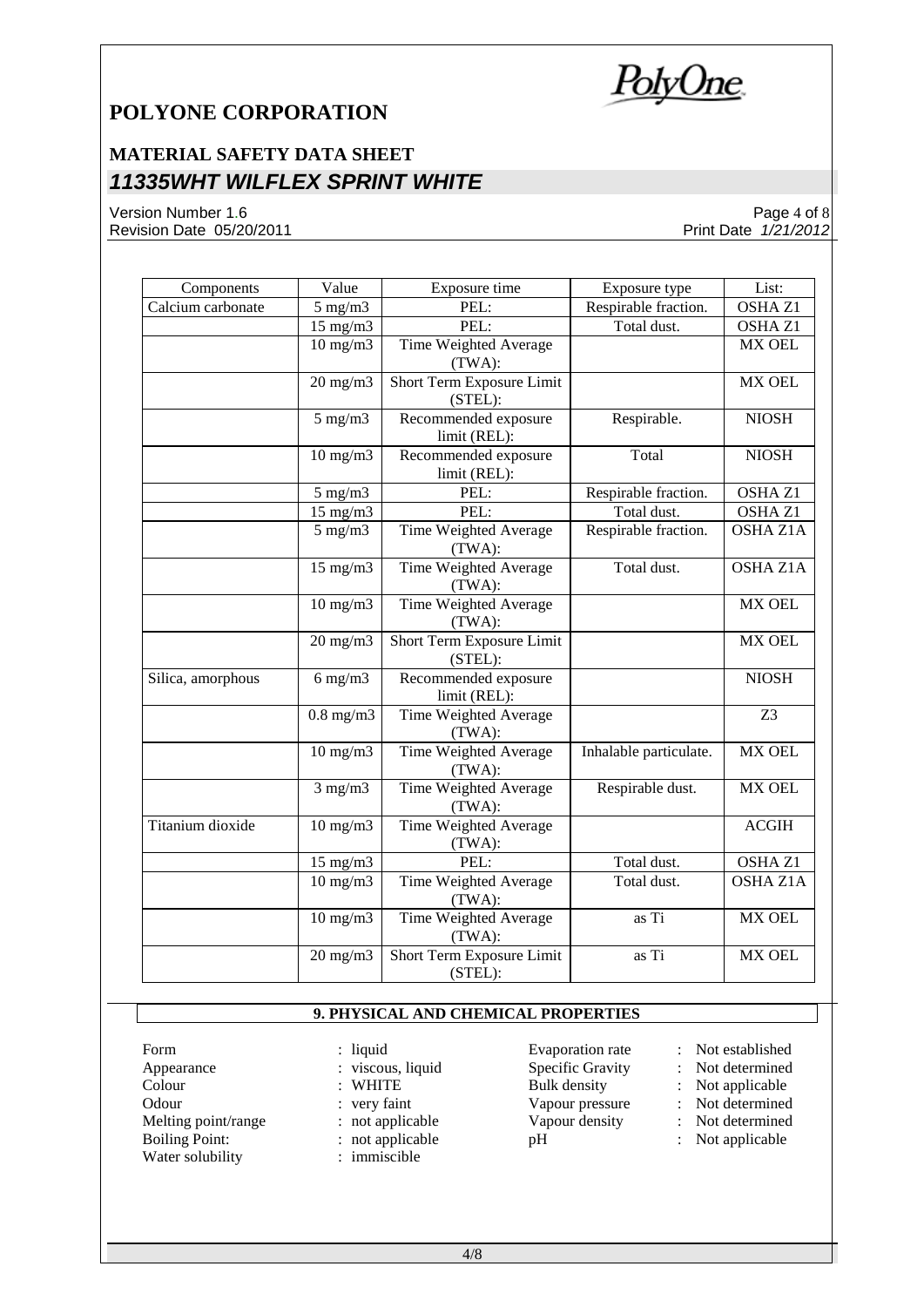<u>PolyOne</u>

# **MATERIAL SAFETY DATA SHEET** *11335WHT WILFLEX SPRINT WHITE*

### Version Number 1.6 Revision Date 05/20/2011

### Page 5 of 8 Print Date *1/21/2012*

|                                     | <b>10. STABILITY AND REACTIVITY</b>                                                                                                                                                                                                                                                                                                                                                                                                                                      |
|-------------------------------------|--------------------------------------------------------------------------------------------------------------------------------------------------------------------------------------------------------------------------------------------------------------------------------------------------------------------------------------------------------------------------------------------------------------------------------------------------------------------------|
| Stability                           | <b>Stable</b>                                                                                                                                                                                                                                                                                                                                                                                                                                                            |
| Hazardous Polymerization            | Will not occur.                                                                                                                                                                                                                                                                                                                                                                                                                                                          |
| Conditions to avoid                 | Keep away from oxidizing agents and open flame. To avoid thermal<br>decomposition, do not overheat.                                                                                                                                                                                                                                                                                                                                                                      |
| Incompatible Materials              | Incompatible with strong acids and oxidizing agents., Avoid contact<br>with acetal homopolymers and acetal copolymers during processing.                                                                                                                                                                                                                                                                                                                                 |
| Hazardous decomposition<br>products | Carbon dioxide $(CO2)$ , carbon monoxide $(CO)$ , oxides of nitrogen<br>$\ddot{\phantom{0}}$<br>(NO <sub>x</sub> ), hydrogen chloride (HCl), other hazardous materials, and<br>smoke are all possible. Prolonged heating may result in product<br>degradation. As a general rule of thumb, degradation begins to occur<br>after one hour at 177 °C (350 °F), after 10 minutes at 204 °C (400<br>$\degree$ F), and within 5 minutes at 232 $\degree$ C (450 $\degree$ F). |

### **11. TOXICOLOGICAL INFORMATION**

This mixture has not been evaluated as a whole for health effects. Exposure effects listed are based on existing health data for the individual components which comprise the mixture.

#### Toxicity Overview

This product contains the following components which in their pure form have the following characteristics:

| CAS-No.        | Chemical Name     | Effect           | Target Organ              |
|----------------|-------------------|------------------|---------------------------|
| 7631-86-9      | Silica, amorphous | Irritant         | Eyes, Respiratory system. |
| 1317-65-3      | Calcium carbonate | Irritant         | Eves, Skin.               |
|                |                   | Systemic effects | Eyes, Skin, Respiratory   |
|                |                   |                  | system.                   |
| $471 - 34 - 1$ |                   | Irritant         | Eyes, Skin.               |
| 13463-67-7     | Titanium dioxide  | Systemic effects | Respiratory system.       |

#### LC50 / LD50

This product contains the following components which, in their pure form, have the following toxicity data:

| CAS-No.  | <b>Chemical Name</b> | Route    | Value      | <b>Species</b> |
|----------|----------------------|----------|------------|----------------|
| 471-34-1 | Calcium carbonate    | Oral     | 6.450      | ratratmouse    |
|          |                      | LD500ral | mg/kg6,450 |                |
|          |                      | LD500ral | mg/kg6,450 |                |
|          |                      | LD50     | mg/kg      |                |

Carcinogenicity

This product contains the following components which, in their pure form, have the following carcinogenicity data:

| _<br>,,,<br>ັ້<br>$\sim$ $\sim$ | ---<br><br>.<br>.ne<br>Name<br>шк<br>. | .501<br>בשנט<br>------ | $\overline{\phantom{0}}$<br>к.<br>. .<br><br>----- | T<br>$\mathbf{r}$<br>1111 |
|---------------------------------|----------------------------------------|------------------------|----------------------------------------------------|---------------------------|
|                                 |                                        |                        |                                                    |                           |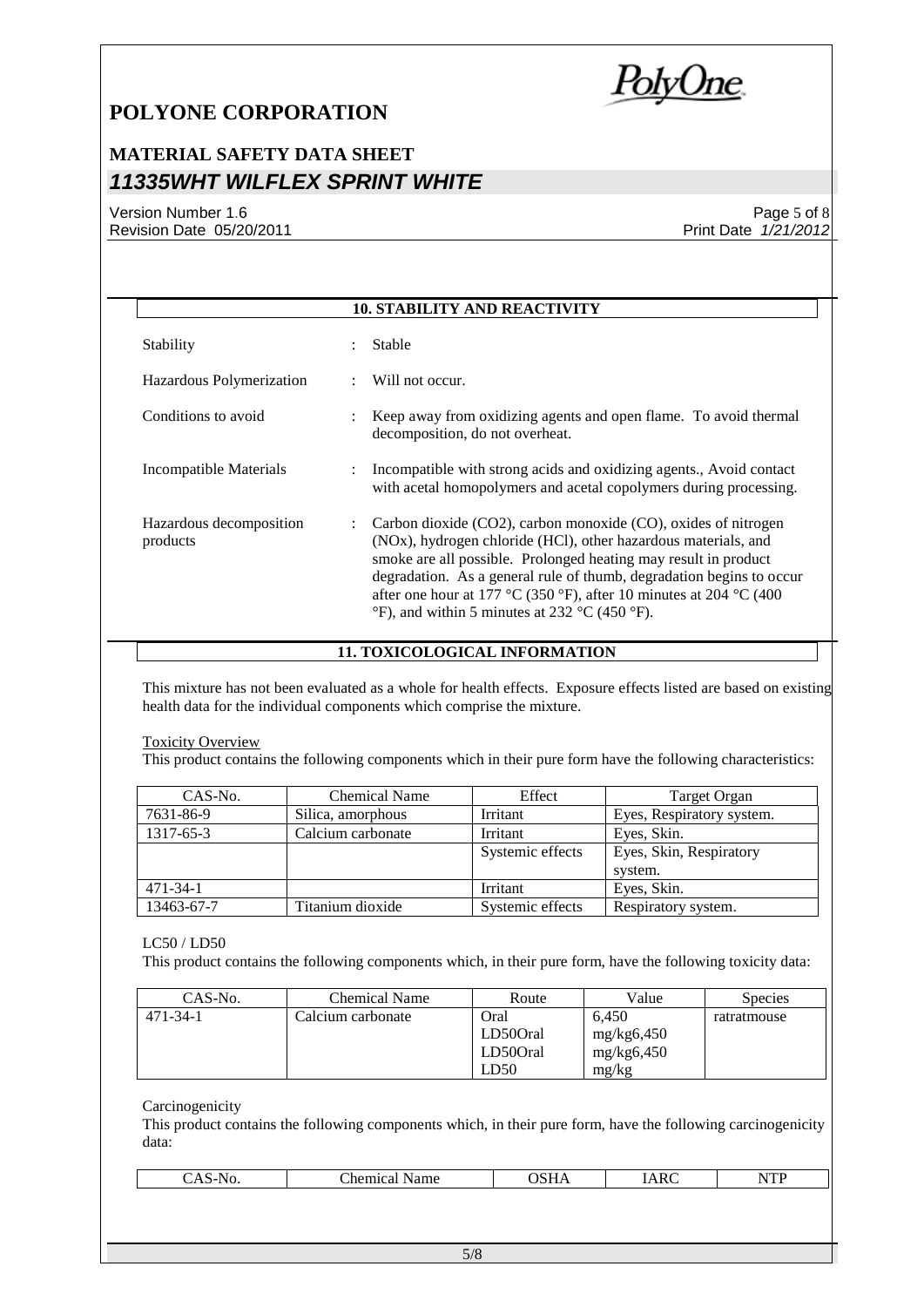PolyOne

# **MATERIAL SAFETY DATA SHEET** *11335WHT WILFLEX SPRINT WHITE*

| Version Number 1.6                                                                                                                                                                                                                                                                                                                                                                                  |  |                                                                                                                                                                                                                                                                                |    |    | Page $6$ of $8$      |
|-----------------------------------------------------------------------------------------------------------------------------------------------------------------------------------------------------------------------------------------------------------------------------------------------------------------------------------------------------------------------------------------------------|--|--------------------------------------------------------------------------------------------------------------------------------------------------------------------------------------------------------------------------------------------------------------------------------|----|----|----------------------|
| Revision Date 05/20/2011                                                                                                                                                                                                                                                                                                                                                                            |  |                                                                                                                                                                                                                                                                                |    |    | Print Date 1/21/2012 |
| 13463-67-7                                                                                                                                                                                                                                                                                                                                                                                          |  |                                                                                                                                                                                                                                                                                | no | 2В | no                   |
| Titanium dioxide<br><b>IARC Carcinogen Classifications:</b><br>1 - The component is carcinogenic to humans.<br>2A - The component is probably carcinogenic to humans.<br>2B - The component is possibly carcinogenic to humans.<br>NTP Carcinogen Classifications:<br>1 - The component is known to be a human carcinogen.<br>2 - The component is reasonably anticipated to be a human carcinogen. |  |                                                                                                                                                                                                                                                                                |    |    |                      |
|                                                                                                                                                                                                                                                                                                                                                                                                     |  | <b>12. ECOLOGICAL INFORMATION</b>                                                                                                                                                                                                                                              |    |    |                      |
| Persistence and degradability                                                                                                                                                                                                                                                                                                                                                                       |  | Not readily biodegradable.                                                                                                                                                                                                                                                     |    |    |                      |
| <b>Environmental Toxicity</b>                                                                                                                                                                                                                                                                                                                                                                       |  | Environmental toxicity has not been established for this mixture as a<br>whole.                                                                                                                                                                                                |    |    |                      |
| <b>Bioaccumulation Potential</b>                                                                                                                                                                                                                                                                                                                                                                    |  | no data available                                                                                                                                                                                                                                                              |    |    |                      |
| Additional advice                                                                                                                                                                                                                                                                                                                                                                                   |  | no data available                                                                                                                                                                                                                                                              |    |    |                      |
| <b>13. DISPOSAL CONSIDERATIONS</b>                                                                                                                                                                                                                                                                                                                                                                  |  |                                                                                                                                                                                                                                                                                |    |    |                      |
| Product                                                                                                                                                                                                                                                                                                                                                                                             |  | Where possible recycling is preferred to disposal or incineration. The<br>generator of waste material has the responsibility for proper waste<br>classification, transportation and disposal in accordance with<br>applicable federal, state/provincial and local regulations. |    |    |                      |
| Contaminated packaging                                                                                                                                                                                                                                                                                                                                                                              |  | Recycling is preferred when possible. The generator of waste<br>material has the responsibility for proper waste classification,<br>transportation and disposal in accordance with applicable federal,<br>state/provincial and local regulations.                              |    |    |                      |
|                                                                                                                                                                                                                                                                                                                                                                                                     |  | <b>14. TRANSPORT INFORMATION</b>                                                                                                                                                                                                                                               |    |    |                      |
| U.S. DOT Classification                                                                                                                                                                                                                                                                                                                                                                             |  | Refer to specific regulation.                                                                                                                                                                                                                                                  |    |    |                      |
| <b>ICAO/IATA</b>                                                                                                                                                                                                                                                                                                                                                                                    |  | Refer to specific regulation.                                                                                                                                                                                                                                                  |    |    |                      |
| IMO/IMDG (maritime)                                                                                                                                                                                                                                                                                                                                                                                 |  | Refer to specific regulation.                                                                                                                                                                                                                                                  |    |    |                      |
|                                                                                                                                                                                                                                                                                                                                                                                                     |  | <b>15. REGULATORY INFORMATION</b>                                                                                                                                                                                                                                              |    |    |                      |
| <b>US</b> Regulations:                                                                                                                                                                                                                                                                                                                                                                              |  |                                                                                                                                                                                                                                                                                |    |    |                      |
| <b>OSHA Status</b>                                                                                                                                                                                                                                                                                                                                                                                  |  | Classified as hazardous based on components.                                                                                                                                                                                                                                   |    |    |                      |
| <b>TSCA Status</b>                                                                                                                                                                                                                                                                                                                                                                                  |  | All components of this product are listed on or exempt from the<br>TSCA Inventory.                                                                                                                                                                                             |    |    |                      |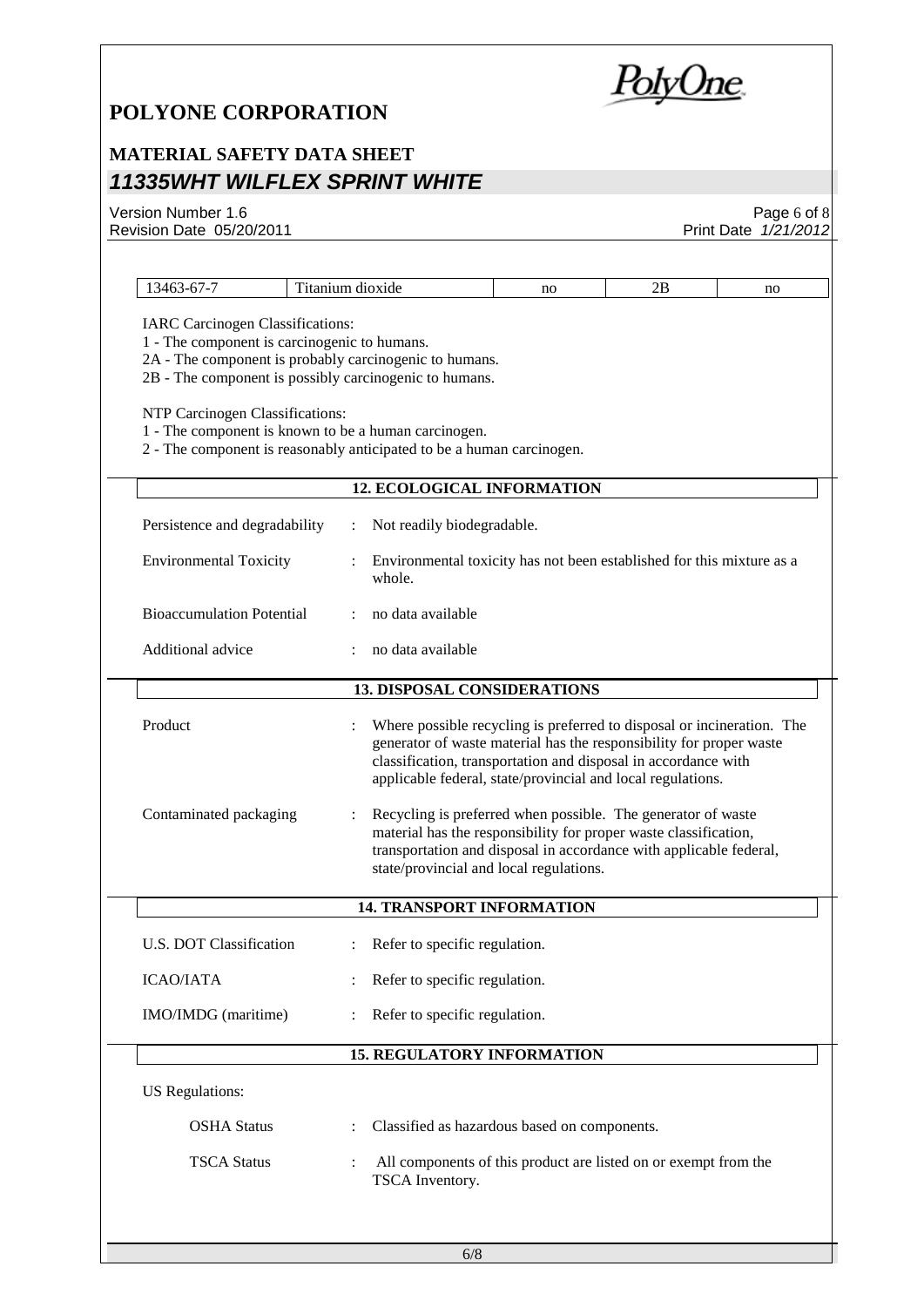PolyOne

## **MATERIAL SAFETY DATA SHEET** *11335WHT WILFLEX SPRINT WHITE*

Version Number 1.6 Revision Date 05/20/2011

Page 7 of 8 Print Date *1/21/2012*

NPRI ID#

US. EPA CERCLA Hazardous Substances (40 CFR 302)

not applicable

California Proposition 65 : Not applicable

SARA Title III Section 302 Extremely Hazardous Substance

Unless specific chemicals are identified under this section, this product is Not Applicable under this regulation

SARA Title III Section 313 Toxic Chemicals:

Unless specific chemicals are identified under this section, this product is Not Applicable under this regulation

Canadian Regulations:

| National Pollutant Release Inventory (NPRI) |         |         |
|---------------------------------------------|---------|---------|
| Chemical Name                               | CAS-No. | Weight  |
|                                             |         | narcant |

|                            |                                             | percent      |
|----------------------------|---------------------------------------------|--------------|
| luminum oxide<br>$\lambda$ | $28 - 7$<br>۰44<br>$\overline{\phantom{a}}$ | 00.1<br>0.16 |

WHMIS Classification : D2A

WHMIS Ingredient Disclosure List

| $\overline{0}$ . |  |
|------------------|--|
| 631-9<br>ے د     |  |

DSL : All components of this product are on the Canadian Domestic Substances List (DSL) or are exempt.

National Inventories:

| Australia AICS | : Not determined |
|----------------|------------------|
| China IECS     | : Not determined |
| Europe EINECS  | : Listed         |
| Japan ENCS     | : Not determined |